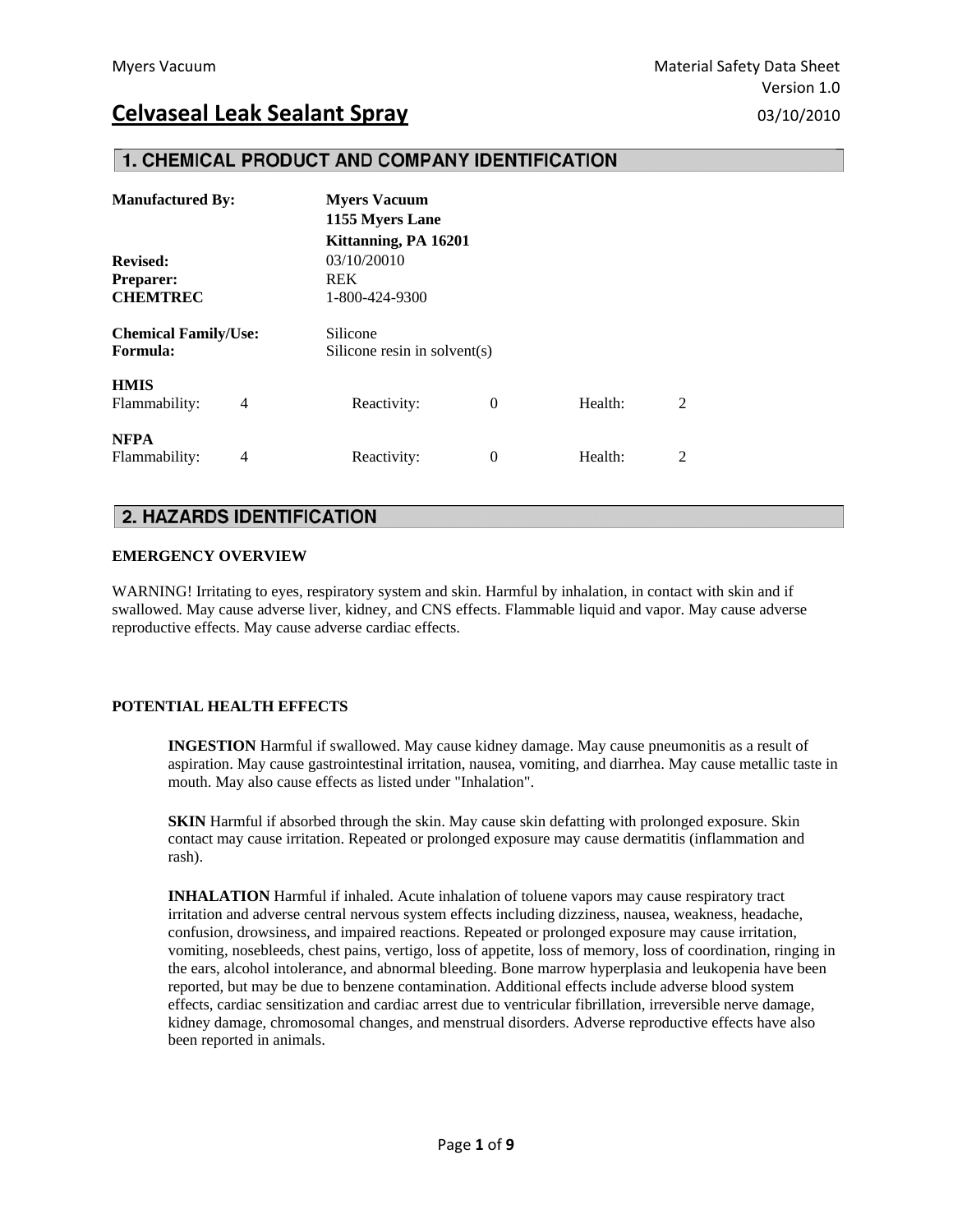**EYES** May cause eye burns. Irritation with redness, swelling, pain, and tearing.

 **MEDICAL CONDITIONS AGGRAVATED** Respiratory disorder Central nervous system disorders. Cardiovascular disorders. Pre-existing liver or kidney disorders. Skin disorders.

 **SUBCHRONIC (TARGET ORGAN )** Respiratory disorder; Dermatitis; Reproductive hazard.; Central nervous system damage.; Liver and kidney damage.; Bone marrow and hematopoietic (blood forming) system; Cardiovascular effects.

**CHRONIC EFFECTS / CARCINOGENICITY** This product or one of its ingredients present at 0.1% or more is NOT listed as a carcinogen or suspected carcinogen by NTP, IARC, or OSHA.

 **ROUTES OF EXPOSURE** Inhalation; Dermal; Eyes; Oral.

### 3. COMPOSITION / INFORMATION ON INGREDIENTS

| Ingredient                                                                                                           | <b>CAS Number</b> | % by weight    |
|----------------------------------------------------------------------------------------------------------------------|-------------------|----------------|
| Propane                                                                                                              | 74-98-6           | 13             |
| Acetone                                                                                                              | $67 - 64 - 1$     | 32             |
| Methyl Ethyl Ketone                                                                                                  | 78-93-3           | $\overline{4}$ |
| Toluene                                                                                                              | 108-88-3          | $5 - 15$       |
| 2-Propanol                                                                                                           | $67 - 63 - 0$     | $2 - 5$        |
| Ethyl 3-Ethoxypropionate                                                                                             | 763-69-9          | $<$ 1          |
| Dichlorodimethylsilane<br>polymer with dichlorodiphenylsilane,<br>trichloromethylsilane and<br>trichlorophenylsilane | 28630-33-3        | $30 - 45$      |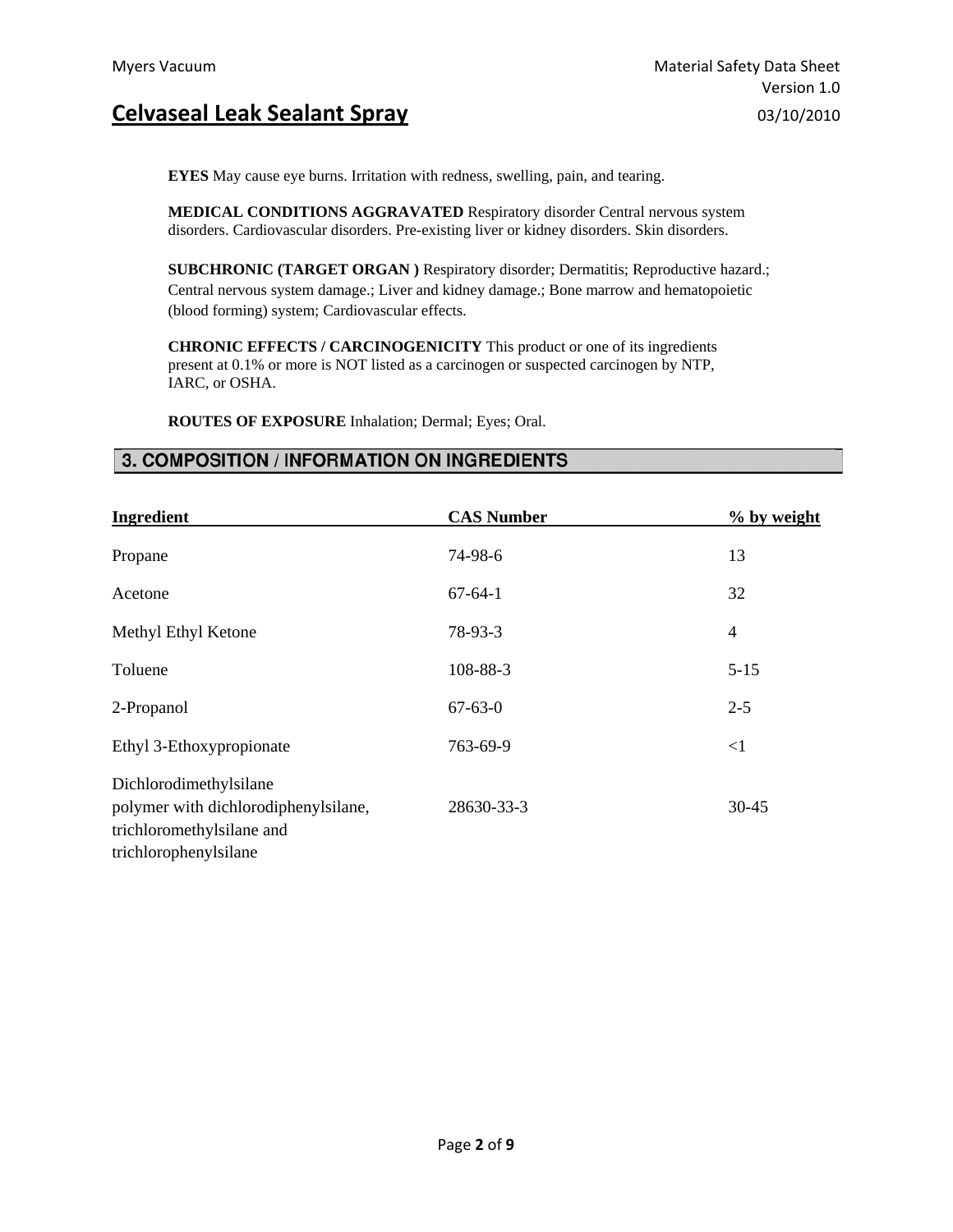## **4. FIRST AID MEASURES**

**INGESTION** Do not induce vomiting. Slowly dilute with 1-2 glasses of water or milk and seek medical attention. Never give anything by mouth to an unconscious person

**SKIN** Wash off with soap and water. Remove and wash contaminated clothing before re-use. Get medical attention if irritation persists.

**INHALATION** If inhaled, remove to fresh air. If not breathing give artificial respiration using a barrier device. If breathing is difficult give oxygen. Get medical attention

**EYES** In case of contact, immediately flush eyes with plenty of water for at least 15 minutes and get medical attention if irritation persists.

**NOTE TO PHYSICIAN** More severe effects if alcohol is consumed. Stimulants such as epinephrine may induce ventricular fibrillation. Aspiration may cause severe lung damage. Evacuate stomach in a way which avoids aspiration. Contains toluene. The metabolism of other solvents may be inhibited resulting in a potentiation of toxic effects of those chemicals. Uptake is directly proportional to the amount of body fat. Blood levels may be cumulative when exposure is extended.

## **5. FIRE-FIGHTING MEASURES**

**FLASH POINT:**  $-104 \degree C; -156 \degree F$  (propellant) **METHOD:** NA **IGNITION TEMPERATURE:** 493-549°C; 920-1020 °F (propellant) **FLAMMABLE LIMITS IN AIR -LOWER (%):** Unknown **FlAMMABLE LIMITS IN AIR -UPPER (%): SENSITIVITY TO MECHANICAL IMPACT: SENSITIVITY TO STATIC DISCHARGE:** 

Unknown  $N<sub>0</sub>$ Sensitivity to static discharge is expected; material has a flash point below 200 F.

#### **EXTINGUISHING MEDIA**

Carbon Dioxide, Dry Chemical, Foam

#### **SPECIAL FIRE FIGHTING PROCEDURES**

 Full Protective equipment including self contained breathing apparatus should be used. Water spray may be ineffective. If water is used, fog nozzles are preferable. Water may be used to cool closed containers to prevent pressure build-up and possible auto ignition or explosion when exposed to extreme heat.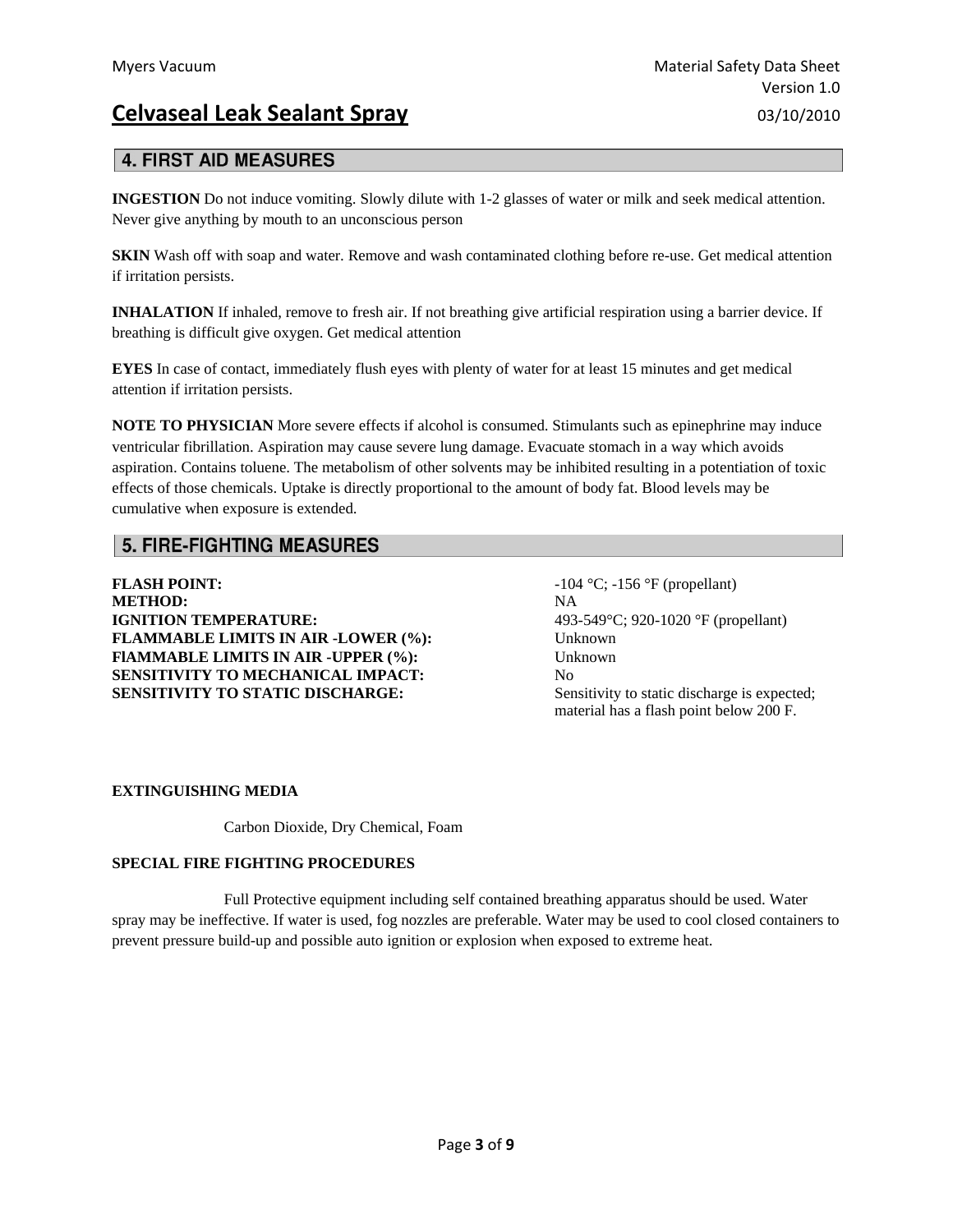.

# **Celvaseal Leak Sealant Spray** 03/10/2010

## **6. ACCIDENTAL RELEASE MEASURES**

**ACTION TO BE TAKEN IF MATERIAL IS RELEASED OR SPILLED** Remove all sources of ignition. Wear proper protective equipment as specified in the protective equipment section. Warn other workers of spill. Increase area ventilation. Person not trained should evacuate area. Wipe, scrape, or soak up in an inert material and put in a container intended for flammable materials for disposal.

## 7. HANDLING AND STORAGE

**PRECAUTIONS TO BE TAKEN IN HANDLING AND STORAGE** Keep away from heat, sparks, and open flame. Vapors will accumulate readily and may ignite explosively. During use and until all vapors are gone: Keep area ventilated - Do not smoke - Extinguish all flames, pilot lights, and heaters - Turn off stoves, electric tools and appliances, and any other sources of ignition. Consult NFPA Code. Use approved Bonding and Grounding procedures. Avoid contact with skin and eyes. Avoid accidental ingestion of this material. Wash hands and face before eating, drinking, smoking, using toilet facilities, or applying cosmetics. Avoid inhalation of vapor or mist. Attention: Not for injection into humans. Keep away from children. May generate formaldehyde at temperatures greater than 150 C (300 F). See Section 10 of MSDS for details

Contents under pressure. Do not puncture, incinerate, or expose to temperature above 120F. Heat from sunlight, radiators, stoves, hot water, and other heat sources could cause container to burst. Do not take internally. Keep out of the reach of children.

**STORAGE:** Keep container tightly closed. Recommended storage in original container below 30'C (85'F).

## 8. EXPOSURE CONTROLS / PERSONAL PROTECTION

**RESPIRATORY PROTECTION:** Use only with adequate ventilation. If exposure limits may be exceeded or if respiratory irritation is experienced, use of NIOSH/MSHA approved respiratory protection should be worn. Use a NIOSH/MSHA approved respirator with an organic vapor/particulate cartridge for protection from materials in section 3. Supplied air respirators may be required for high vapor concentrations. Respiratory protection must be provided in accordance with OSHA regulations (see 29 CFR 1910.134).

**PROTECTIVE GLOVES:** Rubber or plastics gloves

**EYE AND FACE PROTECTION:** Safety glasses with un-perforated side-shields; Monogoggles.

**OTHER PROTECTIVE EQUIPMENT:** Rubber apron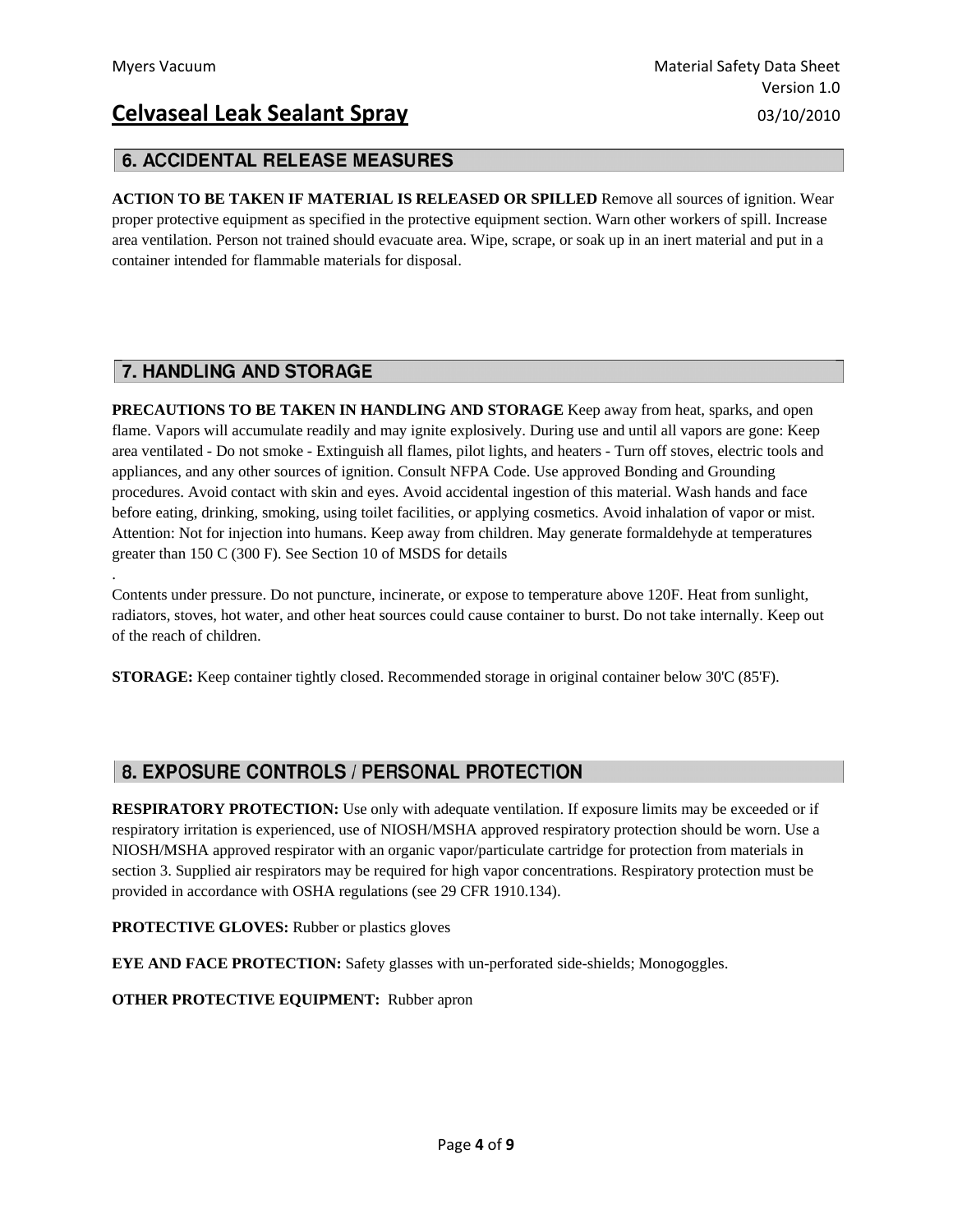### **Exposure Guidelines**

| Component           | <b>CAS RN</b> | <b>Source</b>      | Value              |
|---------------------|---------------|--------------------|--------------------|
| 2-Propanol          | 67-63-0       | OSHA Z1, PEL       | 400 ppm; 980 mg/m3 |
| 2-Propanol          | 67-63-0       | ACGIH, TWA         | 200 ppm            |
| 2-Propanol          | 67-63-0       | ACGIH, STEL        | 400 ppm            |
| 2-Propanol          | 67-63-0       | ACGIH, TWA         | 200 ppm            |
| 2-Propanol          | 67-63-0       | ACGIH, STEL        | 400 ppm            |
| 2-Propanol          | 67-63-0       | ACGIH,             | Listed.            |
| 2-Propanol          | 67-63-0       | OSHA Z1,           | Listed.            |
| Toluene             | 108-88-3      | ACGIH, TWA         | 20 ppm             |
| Toluene             | 108-88-3      | OSHA Z2, TWA       | 200 ppm            |
| Toluene             | 108-88-3      | OSHA Z2, Ceiling   | 300 ppm            |
| Toluene             | 108-88-3      | OSHA Z2, MAX CONC  | 500ppm             |
| Toluene             | 108-88-3      | <b>ACGIH</b>       | Listed             |
| Toluene             | 108-88-3      | OSHA <sub>Z2</sub> | Listed             |
| Propane             | 74-96-6       | <b>ACGIH TLV</b>   | 2500 ppm           |
| Propane             | 74-96-6       | <b>OSHA PEL</b>    | 1000 ppm           |
| Acetone             | 67-64-1       | <b>ACGIH TLV</b>   | 500 ppm            |
| Acetone             | 67-64-1       | <b>ACGIH STEL</b>  | 750 ppm            |
| Acetone             | 67-64-1       | <b>OSHA PEL</b>    | 1000 ppm           |
| Methyl Ethyl Ketone | 78-93-3       | <b>ACGIH TLV</b>   | 200 ppm            |
| Methyl Ethyl Ketone | 78-93-3       | <b>ACGIH STEL</b>  | 300 ppm            |
| Methyl Ethyl Ketone | 78-93-3       | <b>OSHA PEL</b>    | 200 ppm            |
| Methyl Ethyl Ketone | 78-93-3       | <b>OSHA STEL</b>   | 300 ppm            |

Absence of values indicates none found PEL -OSHA Permissible Exposure Limit; TLV -ACGIH Threshold Limit Value; TWA -Time Weighted Average OSHA revoked the Final Rule Limits of January 19, 1989 in response to the 11th Circuit Court of Appeals decision (AFL-CIO v. OSHA) effective June 30, 1993. See 29 CFR 1910.1000 (58 FR 35338).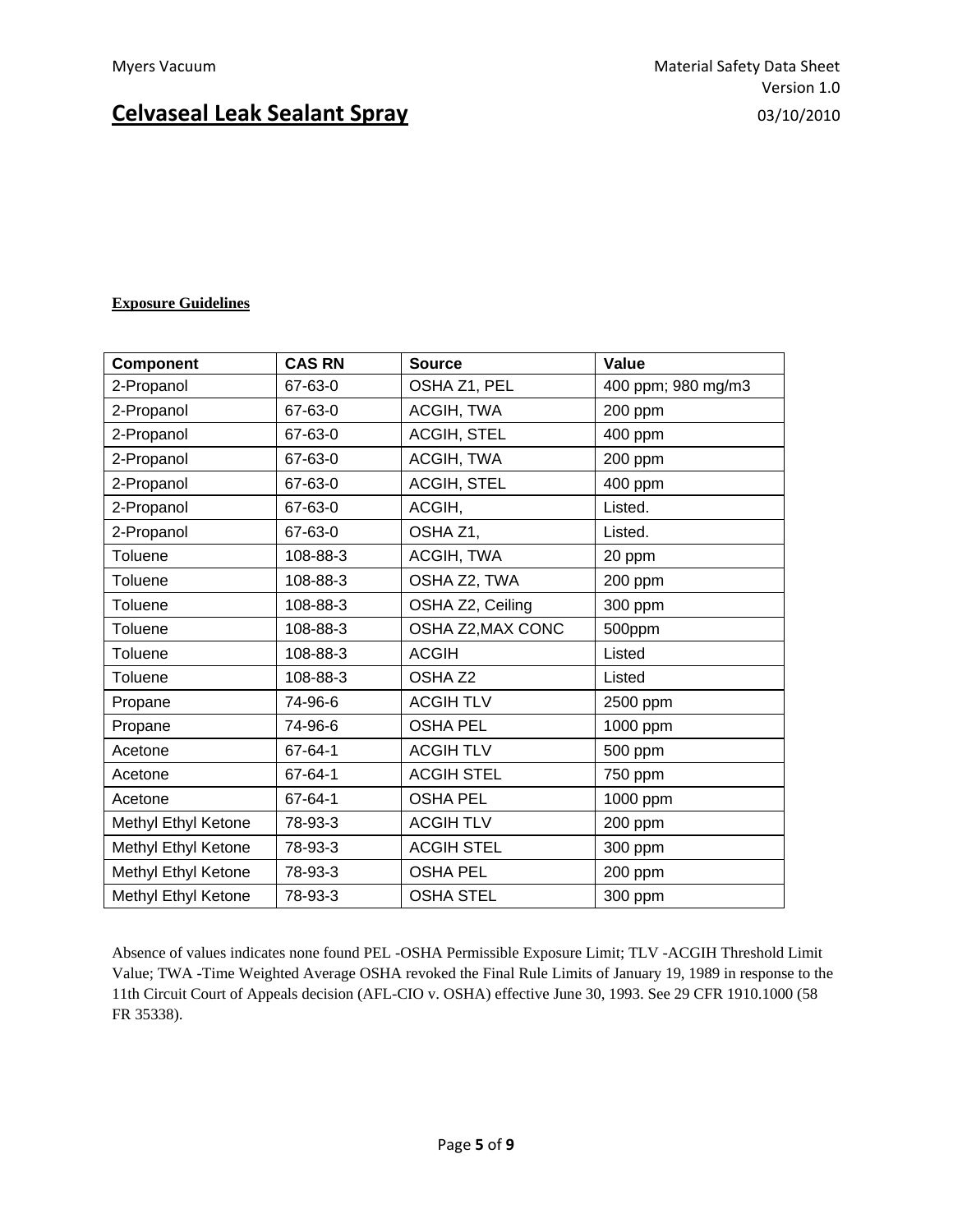### 9. PHYSICAL AND CHEMICAL PROPERTIES

**BOILING POINT -C & F (propane):**  $\leq$  **C** ,  $\leq$  **C** ,  $\leq$  **C** ,  $\leq$  **C** ,  $\leq$  **C** ,  $\leq$  **C** ,  $\leq$  **C** ,  $\leq$  **C** ,  $\leq$  **C** ,  $\leq$  **C** ,  $\leq$  **C** ,  $\leq$  **C** ,  $\leq$  **C** ,  $\leq$  **C** ,  $\leq$  **C** ,  $\leq$  **C VAPOR PRESSURE (20 C) (MM HG):**  $\blacksquare$  Not applicable Not applicable **VAPOR DENSITY (AIR=1):** No data available **FREEZING POINT:**  $\blacksquare$ **MELTING POINT:** Not applicable the state of the state of the state of the state of the state of the state of the state of the state of the state of the state of the state of the state of the state of the state of the stat

**ODOR: and aromatic one of** *a***romatic** *aromatic* **<b>one of** *a***romatic** *aromatic* **COLOR:** Clear to Amber **SPECIFIC GRAVITY(liquid) (WATER=1):** 1.14 **DENSITY (liquid):** ca. 1.138 g/cm3 **ACID / ALKALINITY (MEQ/G):** ESS.NEUT **pH:**  $\blacksquare$ **VOLATILE ORGANIC CONTENT (VOL):** 55 %(m) **SOLUBILITY IN WATER (20 C): Insoluble Insoluble Insoluble SOLUBILITY IN ORGANIC SOLVENT (liquid)(STATE SOLUBILITY IN ORGANIC SOLVENT** (liquid)(STATE **SOLVENT): VOC EXCL. H2O & EXEMPTS (liquid) (G/L):** 237

## **10. STABILITY AND REACTIVITY**

**STABILITY:** Stable

**HAZARDOUS POLYMERIZATION:** Will not occur.

**HAZARDOUS THERMAL DECOMPOSITION / COMBUSTION PRODUCTS** Carbon dioxide (CO2); Formaldehyde; Carbon monoxide; this product contains methylpolysiloxanes which can generate formaldehyde at approximately 300 degrees Fahrenheit (150'C) and above, in atmospheres which contain oxygen. Formaldehyde is a skin and respiratory sensitizer, eye and throat irritant, acute toxicant, and potential cancer hazard. A MSDS for formaldehyde is available.

**INCOMPATIBILITY (MATERIALS TO AVOID):** Reducing agents Contact with oxidizing agents.

**CONDITIONS TO AVOID:** Keep away from heat and sources of ignition. Avoid any source of ignition due to flammability.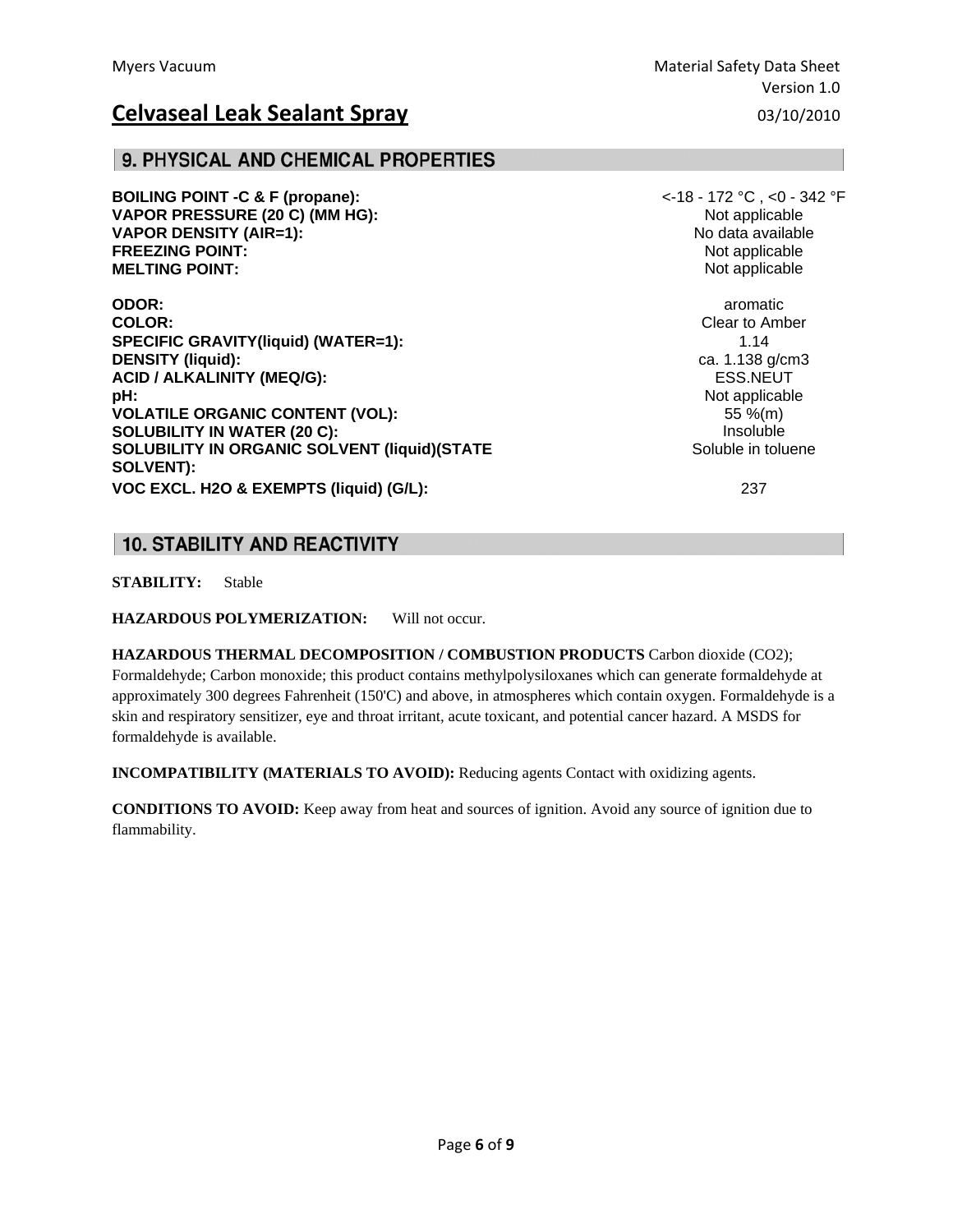## **11. TOXICOLOGICAL INFORMATION**

**ACUTE ORAL:** Remarks: Not applicable.

**ACUTE DERMAL:** Remarks: Not applicable.

**ACUTE INHALATION:** Remarks: Reports have associated repeated and prolonged overexposure to solvents with permanent brain and nervous system damage.

**OTHER:** None.

**MUTAGENICITY:** Unknown

**OTHER EFFECTS OF OVEREXPOSURE** More severe effects if alcohol is consumed., Health hazards listed in this MSDS apply to the component toluene., The metabolism of other solvents may be inhibited resulting in a potentiation of toxic effects of those chemicals. Uptake is directly proportional to the amount of body fat. Blood levels may be cumulative when exposure is extended.

## **12. ECOLOGICAL INFORMATION**

**ECOTOXICITY:** No data available

**CHEMICAL FATE:** No data available

## **13. DISPOSAL CONSIDERATIONS**

**DISPOSAL METHOD** Disposal should be made in accordance with federal, state and local regulations, Incineration recommended in approved incinerator according to federal, state, and local regulations.

### **14. TRANSPORT INFORMATION**

**DOT HAZARD CLASS:** 3, 2.1 **DOT LABEL (S):** 3 **UN/NA NUMBER:** UN1866, UN1950 **PACKING GROUP:** III

**CLASS:** 3, 2.1 **IMDG-LABELS:** 3 **UN NUMBER:** UN1866, UN1950 **PACKING GROUP:** III

**CLASS:** 3, 2.1 **ICAO-LABELS:** 3 **UN NUMBER:** UN1866, UN1950 **PACKING GROUP:** III

**DOT SHIPPING NAME:**  $\qquad \qquad$  **Resin solution, Aerosols IMDG SHIPPING NAME:**  $\qquad \qquad$ Resin solution, Aerosols **EMS No:** F-E; S-E, Ems F-D, S-U **IATA: IATA: Resin solution, Aerosols**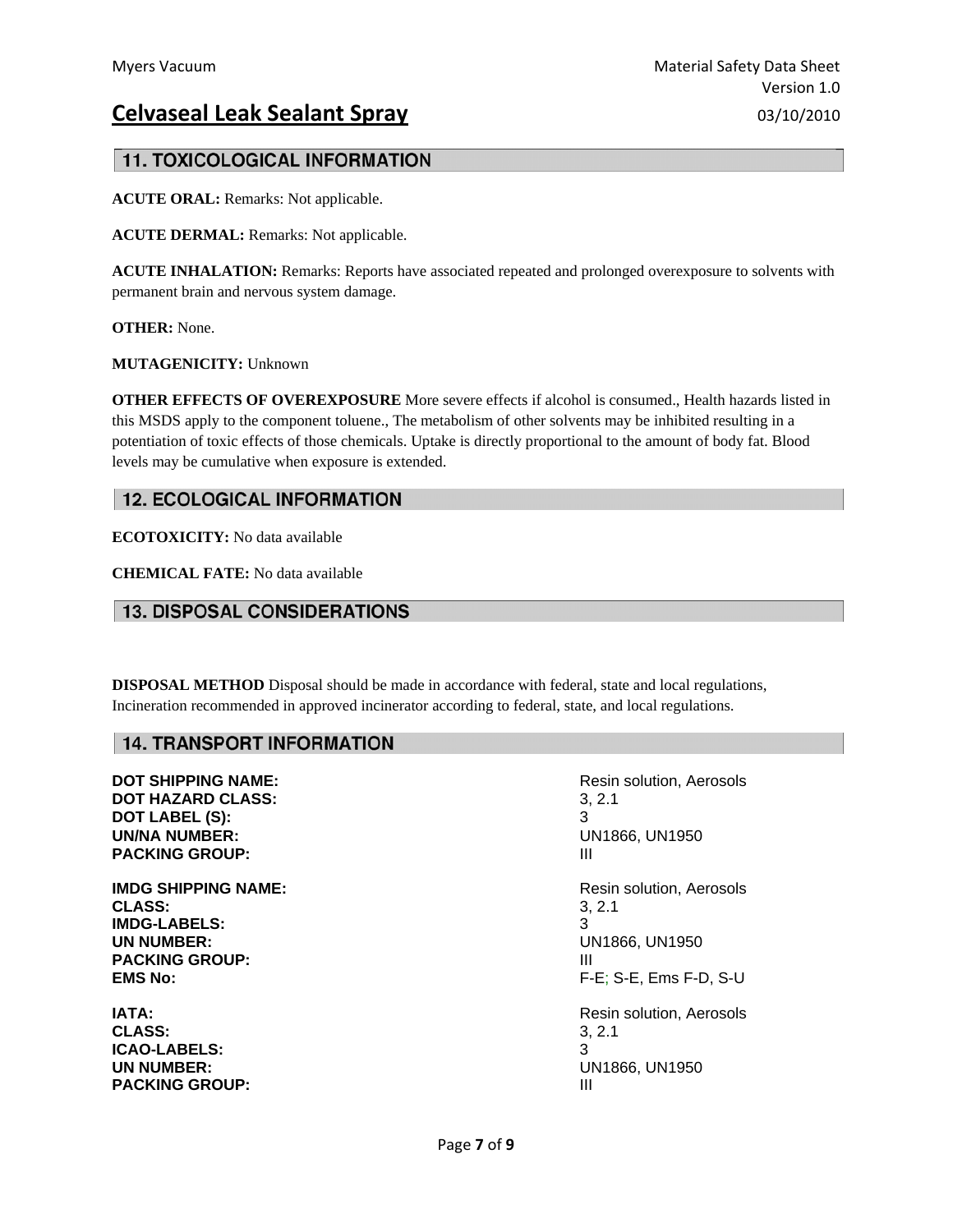## **15. REGULATORY INFORMATION**

| <b>Inventories</b>                                                 |                                              |                   |
|--------------------------------------------------------------------|----------------------------------------------|-------------------|
| Canada DSL Inventory                                               | y (Positive listing)                         |                   |
| Japan Inventory of Existing &<br>New Chemical Substances<br>(ENCS) | y (Positive listing)                         |                   |
| Korea Existing Chemicals<br>Inventory (KECI)                       | y (Positive listing)                         |                   |
| China Inventory of Existing<br><b>Chemical Substances</b>          | y (Positive listing)                         |                   |
| Australia Inventory of Chemical<br>Substances (AICS)               | y (Positive listing)                         |                   |
| Philippines Inventory of<br><b>Chemicals and Chemical</b>          | y (Positive listing)                         |                   |
| Substances (PICCS)                                                 |                                              |                   |
| <b>TSCA list</b><br>EU list of existing chemical<br>substances     | y (Positive listing)<br>y (Positive listing) | On TSCA Inventory |
| Canada NDSL Inventory                                              | n (Negative listing)                         |                   |

#### **US Regulatory Information:**

#### **SARA (311,312) HAZARD CLASS**

#### **Acute Health Hazard; Chronic Health Hazard; Fire Hazard:**

SARA (313) CHEMICALS

#### **Canadian Regulatory Information**

### **WHMIS HAZARD CLASS**

Flammable Liquid, D2B TOXIC MATERIALS

#### **CALIFORNIA PROPOSITION 65**

 WARNING: This product contains chemicals known to the State of California to cause cancer and birth defects or other reproductive harm.